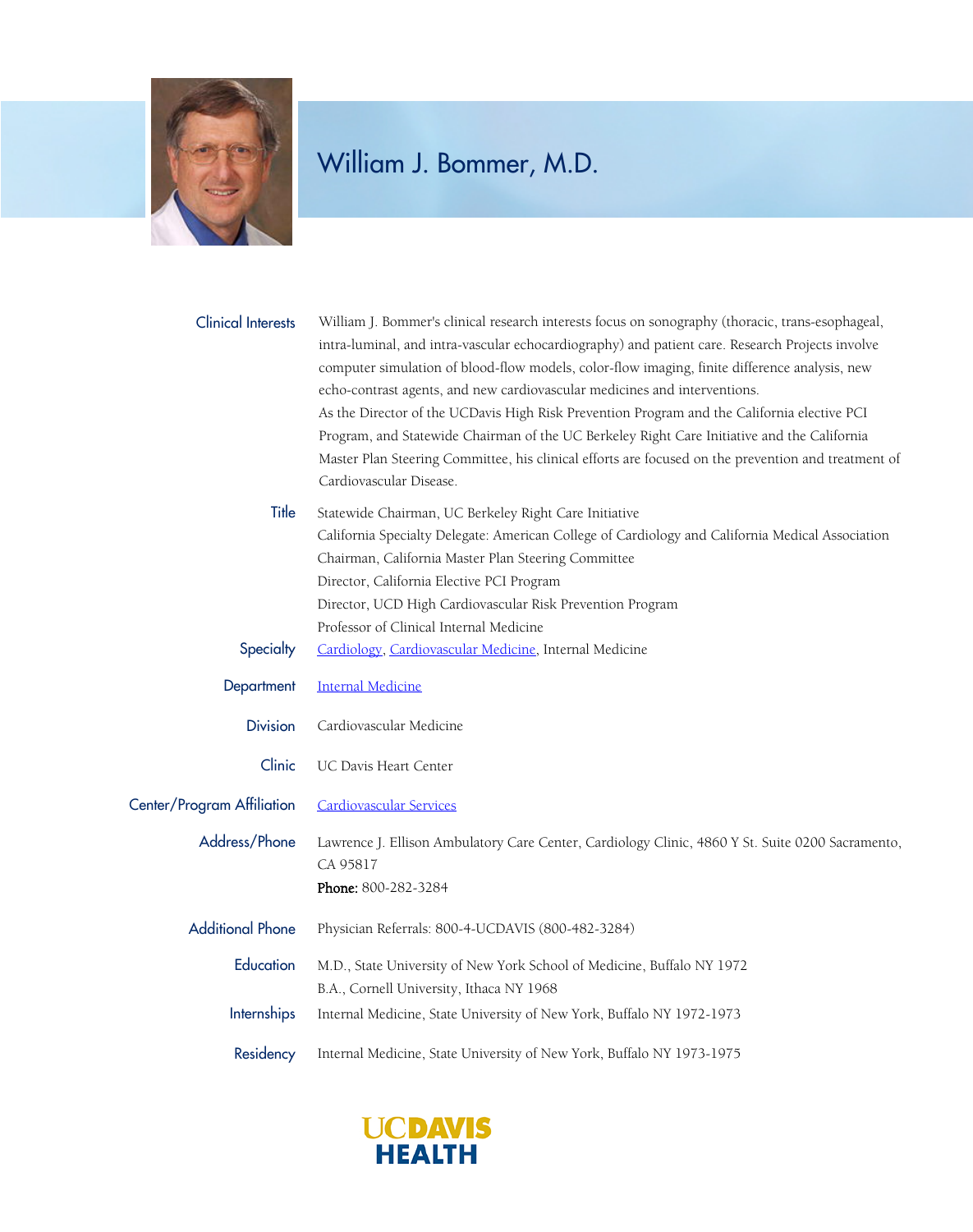

## William J. Bommer, M.D.

| Fellowships                       | Cardiovascular, Joint Clinical Cardiovascular Training Program, Martinez VA Hospital and UC<br>Davis School of Medicine, Martinez CA 1975-1977                                                                                                                                                                                                                                                |
|-----------------------------------|-----------------------------------------------------------------------------------------------------------------------------------------------------------------------------------------------------------------------------------------------------------------------------------------------------------------------------------------------------------------------------------------------|
| <b>Board Certifications</b>       | American Board of Internal Medicine                                                                                                                                                                                                                                                                                                                                                           |
|                                   | American Board of Internal Medicine, Cardiovascular Disease                                                                                                                                                                                                                                                                                                                                   |
| <b>Professional Memberships</b>   | American College of Cardiology                                                                                                                                                                                                                                                                                                                                                                |
|                                   | American College of Physicians                                                                                                                                                                                                                                                                                                                                                                |
|                                   | Sacramento Sierra Yolo Medical Society                                                                                                                                                                                                                                                                                                                                                        |
| <b>Honors and Awards</b>          | Best Doctors List of Outstanding Clinical Physicians in Sacramento Magazine, 2011, 2012, 2013,<br>2014, 2015, 2016, 2017                                                                                                                                                                                                                                                                      |
|                                   | Best Doctors in Sacramento 2011, 2012, 2013, 2014, 2015                                                                                                                                                                                                                                                                                                                                       |
|                                   | Best Doctors in America 2009, 2010, 2011, 2012, 2013, 2014, 2015                                                                                                                                                                                                                                                                                                                              |
|                                   | Top Cardiologist, International Association of Cardiologists, 2013                                                                                                                                                                                                                                                                                                                            |
|                                   | Honorary Lifetime Fellow British Cardiovascular Society, 2012                                                                                                                                                                                                                                                                                                                                 |
| <b>Select Recent Publications</b> | Bommer WJ, Ram S, Li Z, Patel T, Mahendra G, Vazquez L, Southard J. The 4-year percutaneous<br>coronary intervention California audit monitored pilot with offsite surgery (PCI-CAMPOS)<br>outcomes in 205,052 patients in hospitals Publications Page 28 of 36 with and without onsite<br>cardiac surgery. J Am Coll Cardiol. 2015 Mar;65(10S):A1687.                                        |
|                                   | Dunkler D, Dehghan M, Teo KK, Heinze G, Gao P, Kohl M, Clase CM, Mann JF, Yusuf S,<br>Oberbauer R; ONTARGET Investigators. Diet and kidney disease in high-risk individuals with type<br>2 diabetes mellitus. JAMA Intern Med. 2013 Oct 14;173(18):1682-92. doi:10.1001<br>/jamainternmed.2013.9051. PMID:23939297.                                                                           |
|                                   | Mauri L, E Foster, DD Glower, P Apruzzese, Massaro JM, Herrmann HC, Hermiller J, Gray W,<br>Wang A, Pedersen WR, Bajwa T, Lasala J, Low R, Grayburn P, Feldman T for the EVEREST II<br>Investigators (Including WJ Bommer). 4-year results of a randomized controlled trial of<br>percutaneous repair versus surgery for mitral regurgitation. J Am Coll Cardiol. 2013 Jul;62(4):317-<br>328. |

Bommer WJ. California cardiovascular legislation 2014. Rev Cardiovasc Med. 2014;15(3):266-70.